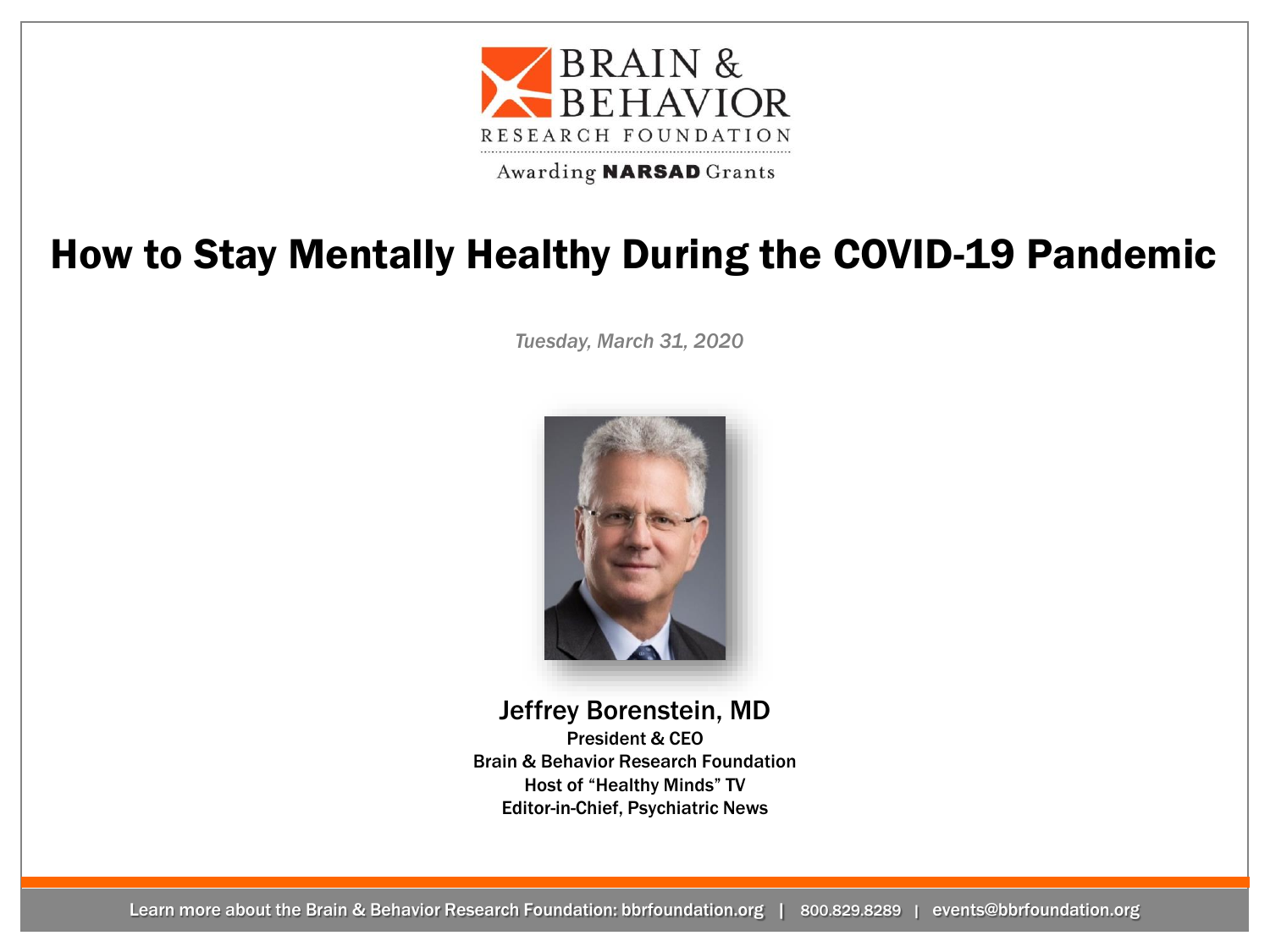#### **People who may respond more strongly to the stress of a crisis include:**

- Older people and people with chronic diseases who are at higher risk for COVID-19
- Children and teens
- People who are helping with the response to COVID-19, like doctors and other health care providers, people working in groceries, pharmacies, etc.
- People who have mental health conditions including substance abuse



Awarding **NARSAD** Grants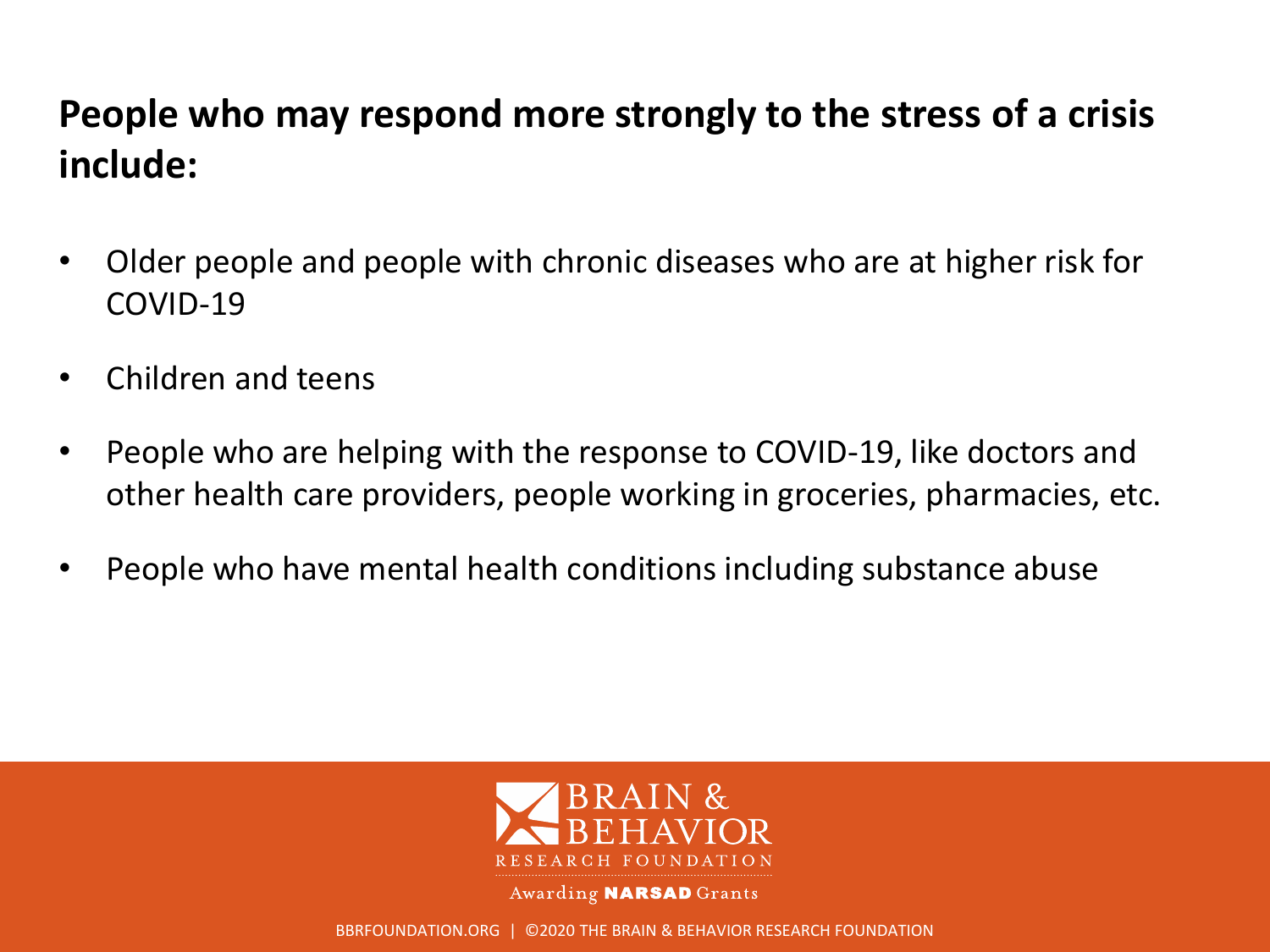#### **Stress during an infectious disease outbreak can include anxiety, fear and worry about:**

- Your own health, the health of your loved ones, health status of others whom you may have exposed to the disease.
- The experience of monitoring yourself, or being monitored by others for signs and symptoms of the disease.
- Time taken off from work and the potential loss of income and job security.
- The challenges of securing things you need, such as groceries and personal care items.
- Concern about being able to effectively care for children or others in your care.



Awarding **NARSAD** Grants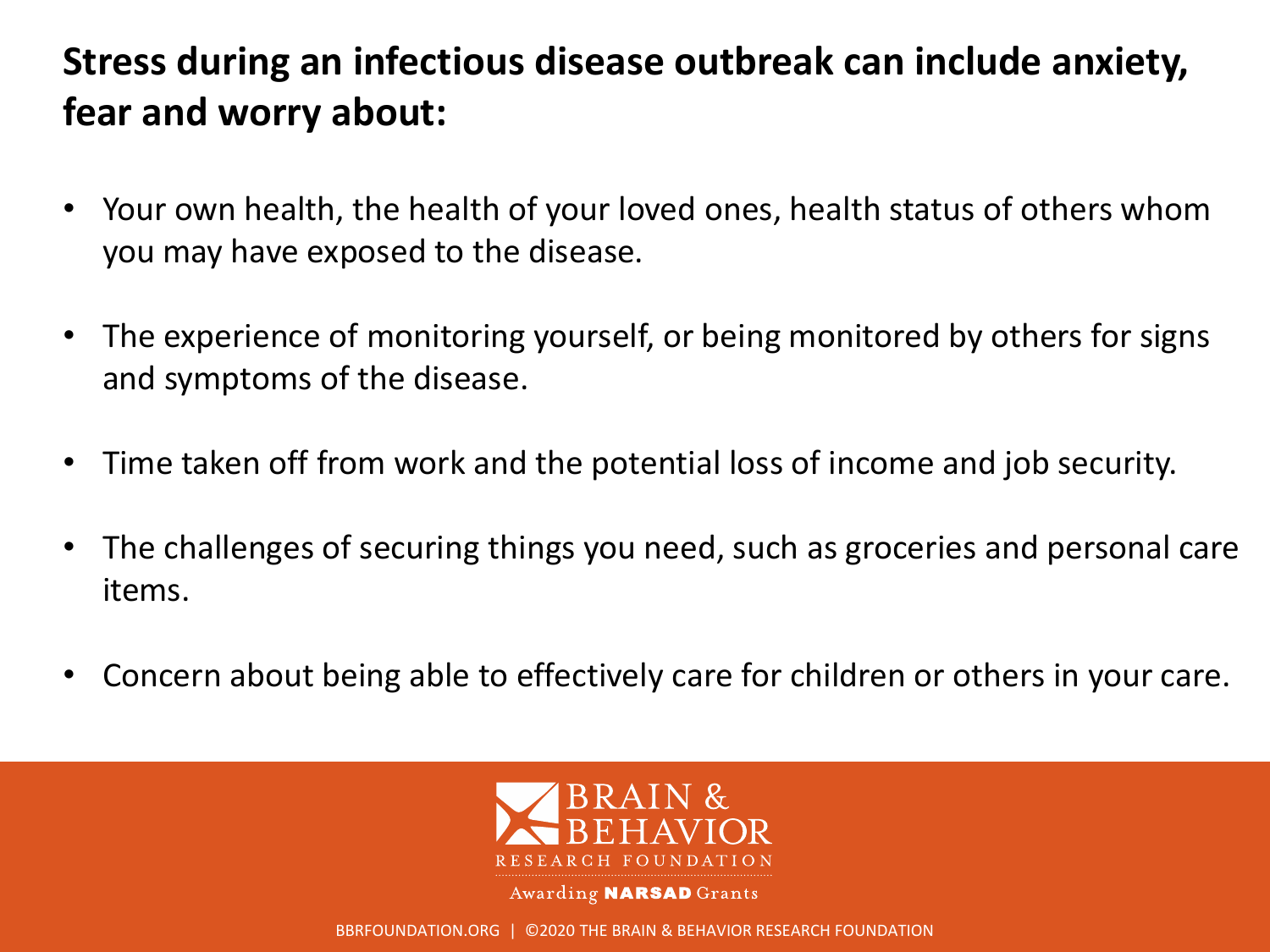#### **Stress during an infectious disease outbreak can include anxiety, fear and worry about:**

- Uncertainty or frustration about how long you will need to remain in this situation, and uncertainty about the future.
- Loneliness associated with feeling cut off from the world and from loved ones.
- Boredom and frustration because you may not be able to work or engage in regular day-to-day activities.
- Working from home.



Awarding **NARSAD** Grants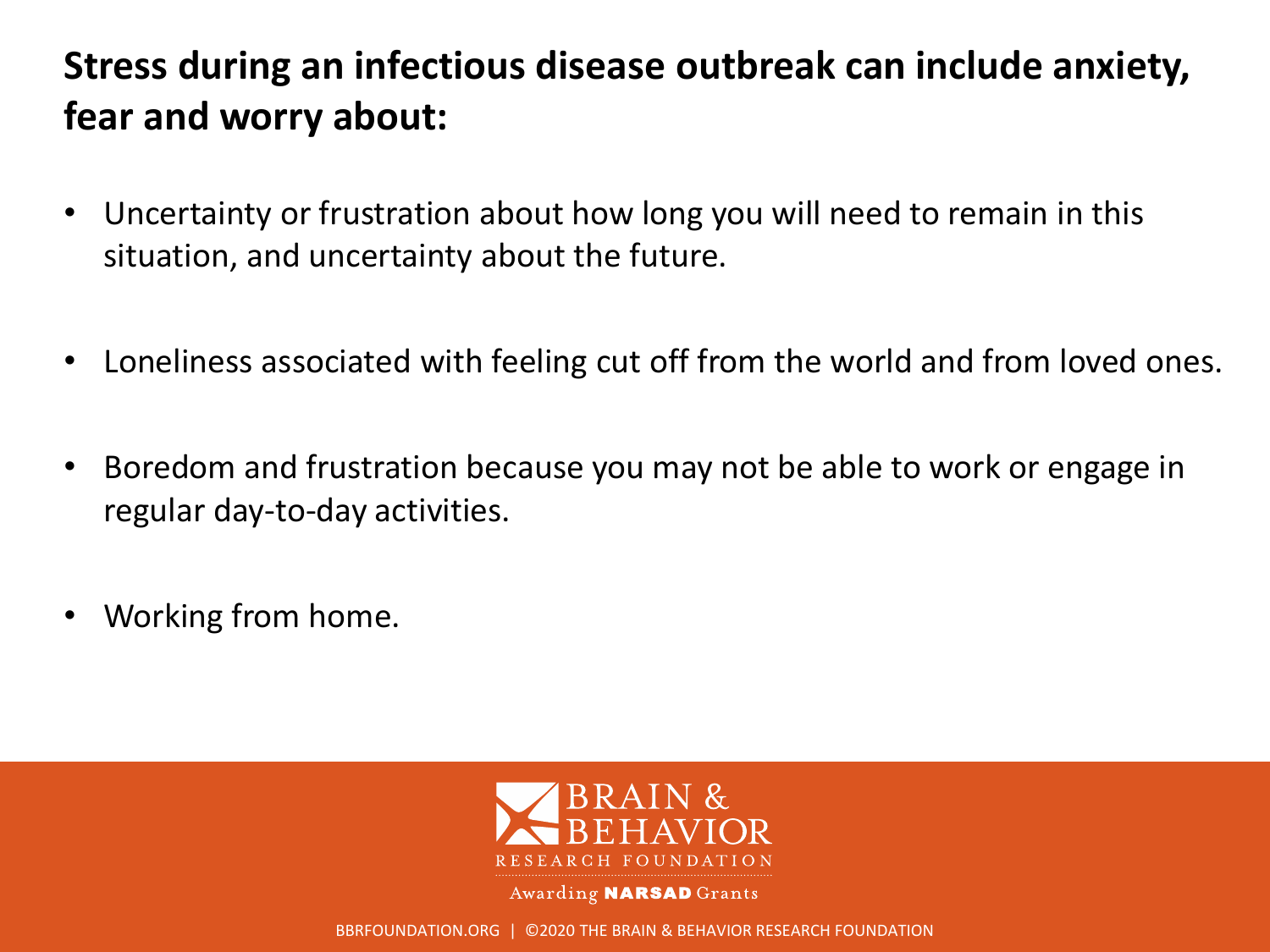## **Tips for Managing Anxiety, Fear & Uncertainty**

Social distancing doesn't mean social isolation.

Reach out to a neighbor who may need help.

Exercise.

Eat a healthy diet & drink alcohol in moderation.

Get enough sleep.

Consume the news in moderation.



Awarding **NARSAD** Grants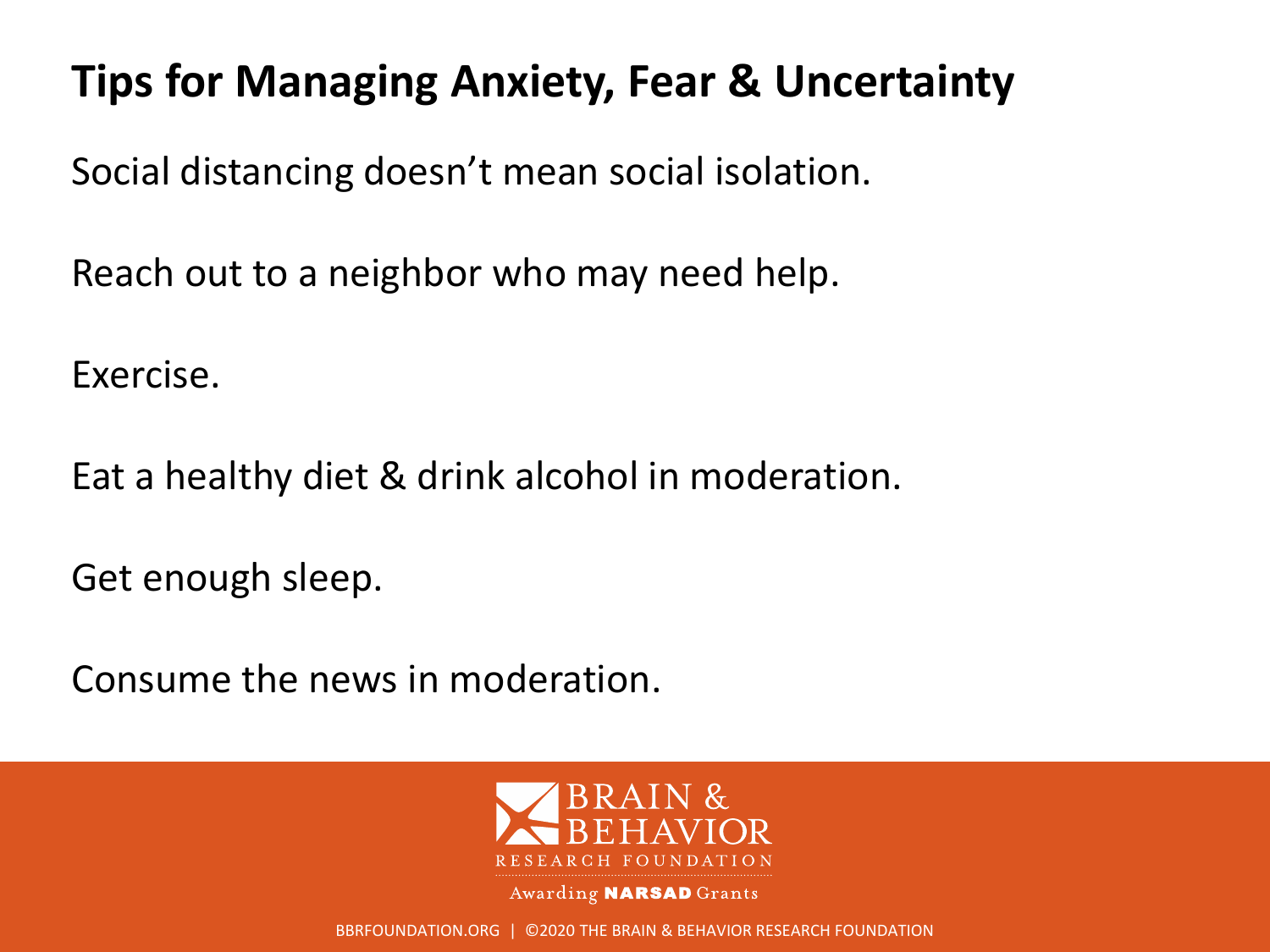## **Tips for Social Distancing, Quarantine, & Isolation**

It is normal to feel a bit worried or hopeless about when this will end but it is also important to understand the real risk of spreading the virus.

Create and follow a daily routine.

Pace yourself between stressful activities, and do something fun or relaxing after a hard task.

Talk about your experiences and feelings to loved ones and friends.

Examine your worries and aim to be realistic in your assessment of the actual concern as well as your ability to cope.



Awarding **NARSAD** Grants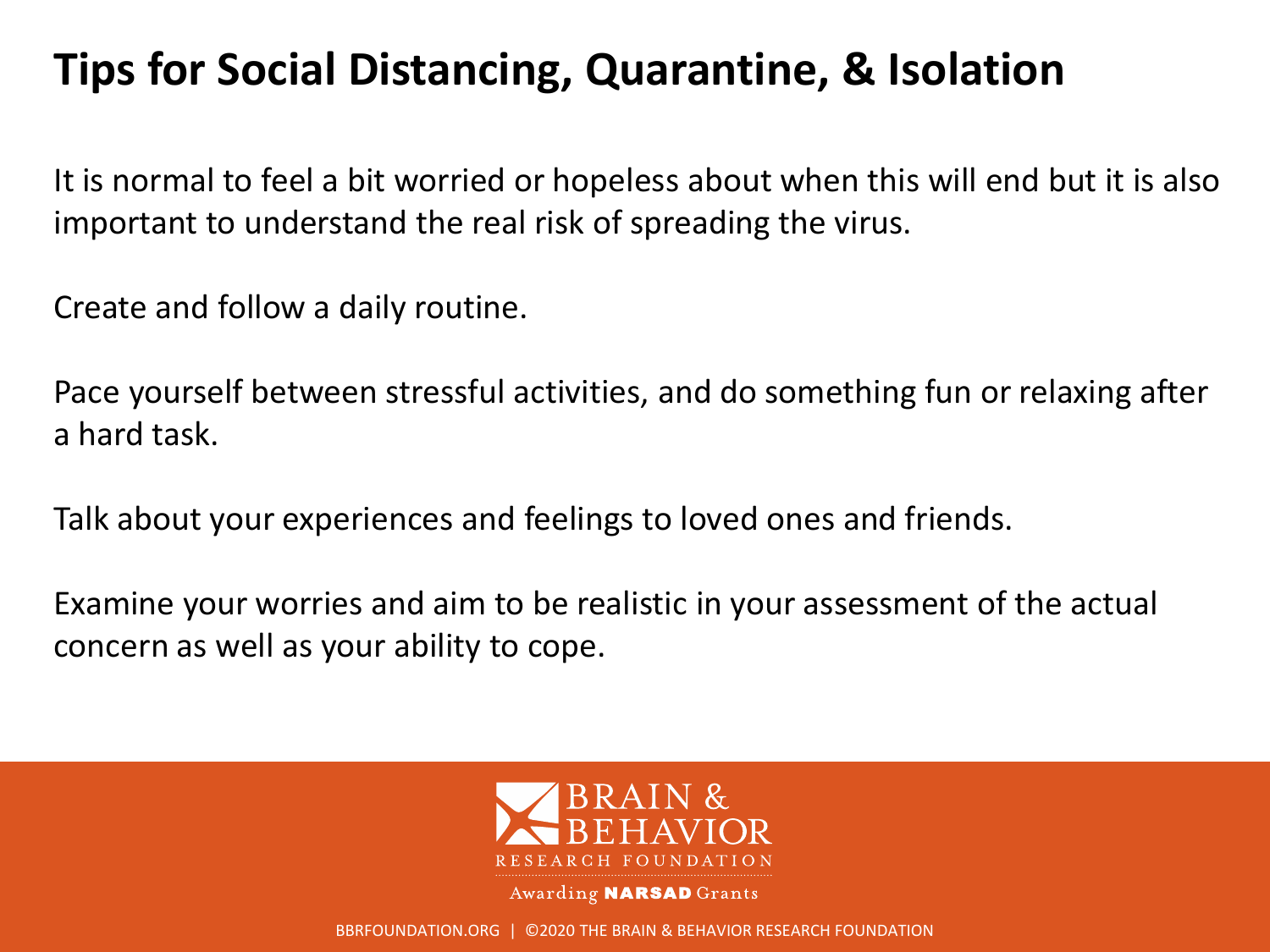## **Tips for Working from Home**

Set a routine and maintain a regular schedule (wake up time, getting dressed, lunch, ending the day).

Set a designated work space or home office.

Take breaks – go outside when you can and get fresh air.

Communicate with colleagues/ socialize / be aware of self-isolation.

If you have children:

- Talk with your employer/boss about expectations
- Split work time/childcare time with your partner if you have one and if you can



Awarding **NARSAD** Grants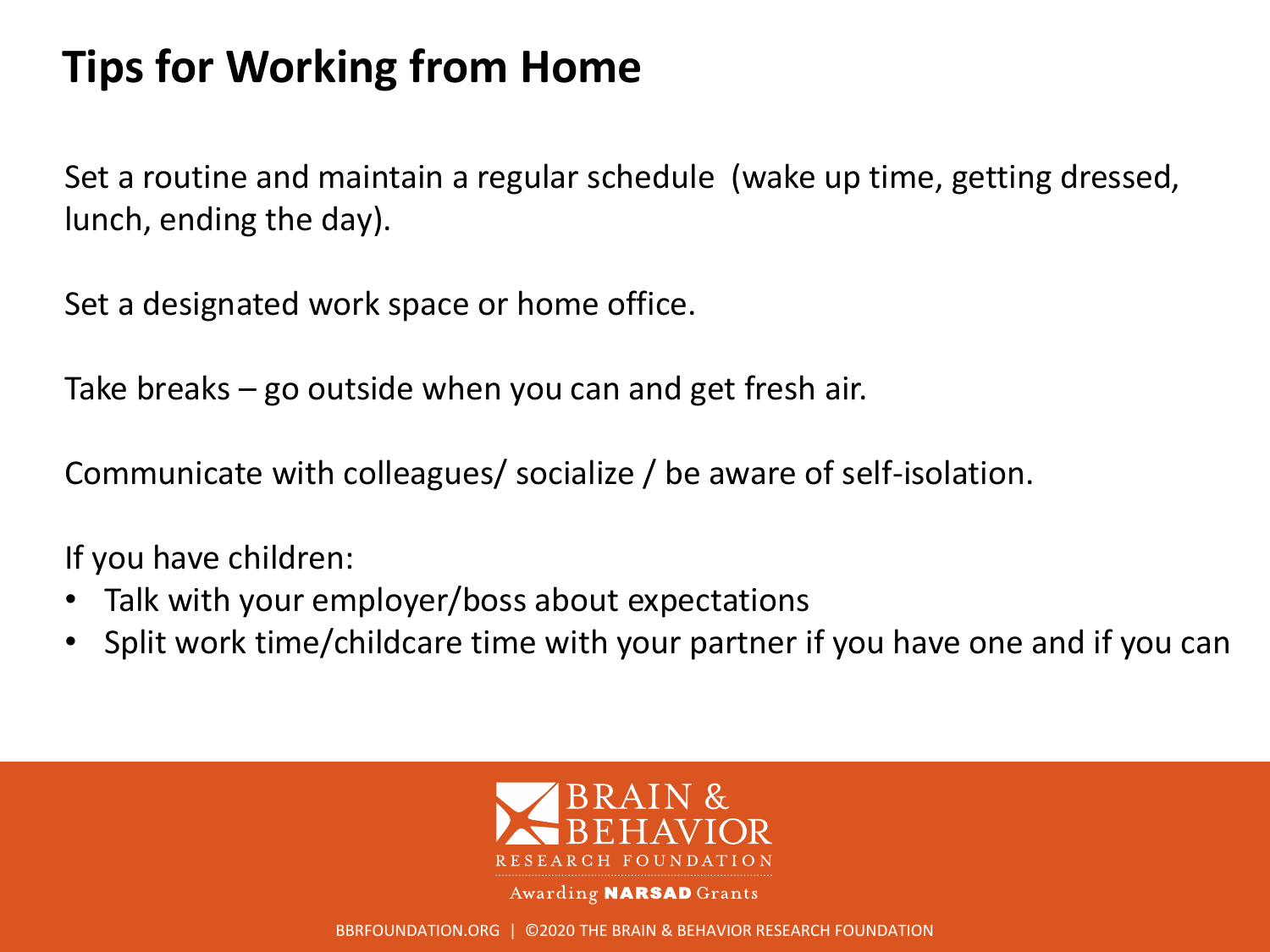### **Vulnerable Populations Include People Living with:**

- PTSD (Veterans/Trauma Survivors)
- Anxiety & Depression
- Other Psychiatric Illnesses
- People who have lost a loved one to illness during this crisis
- Financial Stress



Awarding **NARSAD** Grants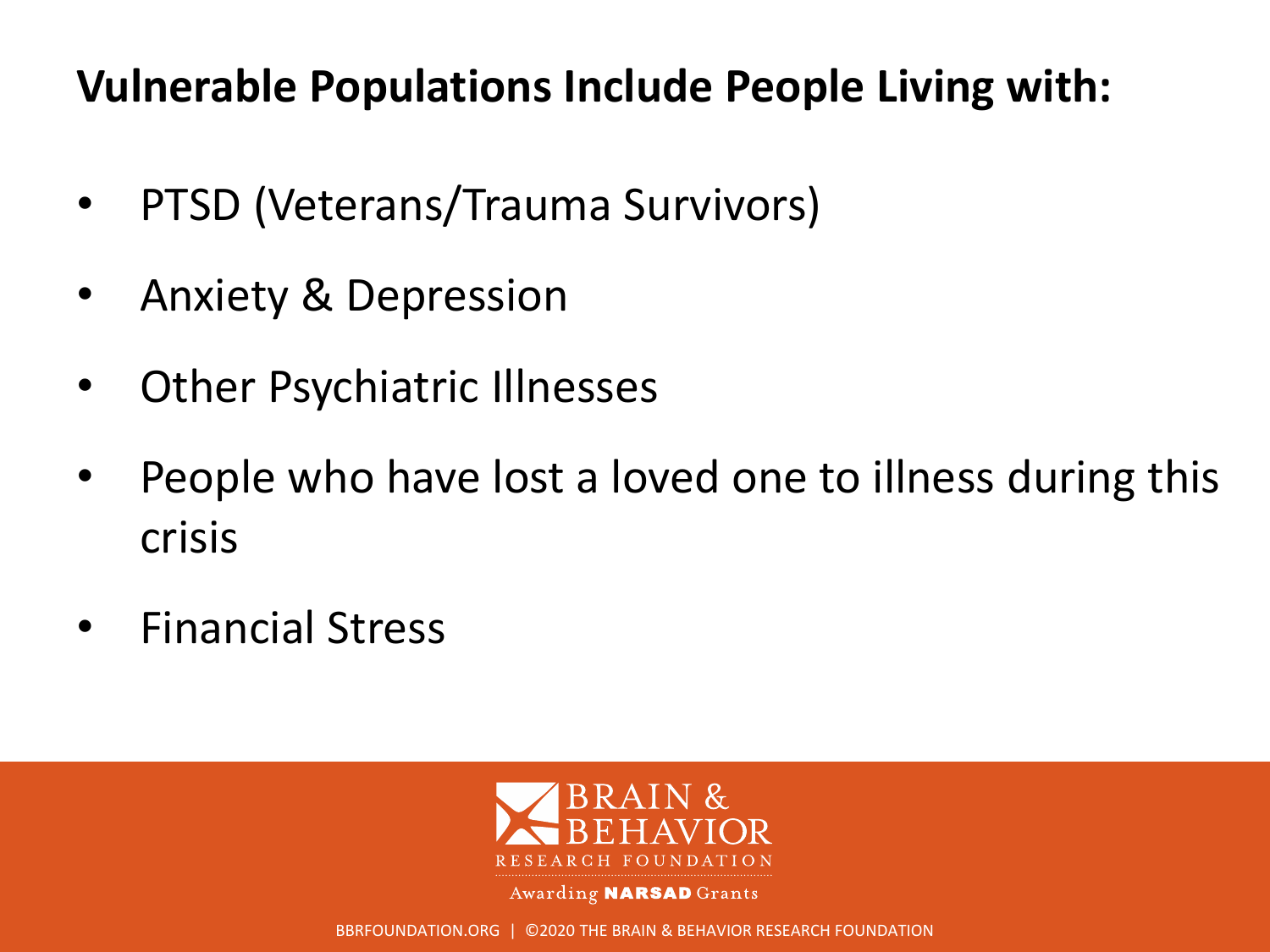For those with mental illnesses, be sure to continue your treatment regimens.

• Availability of telehealth



Awarding **NARSAD** Grants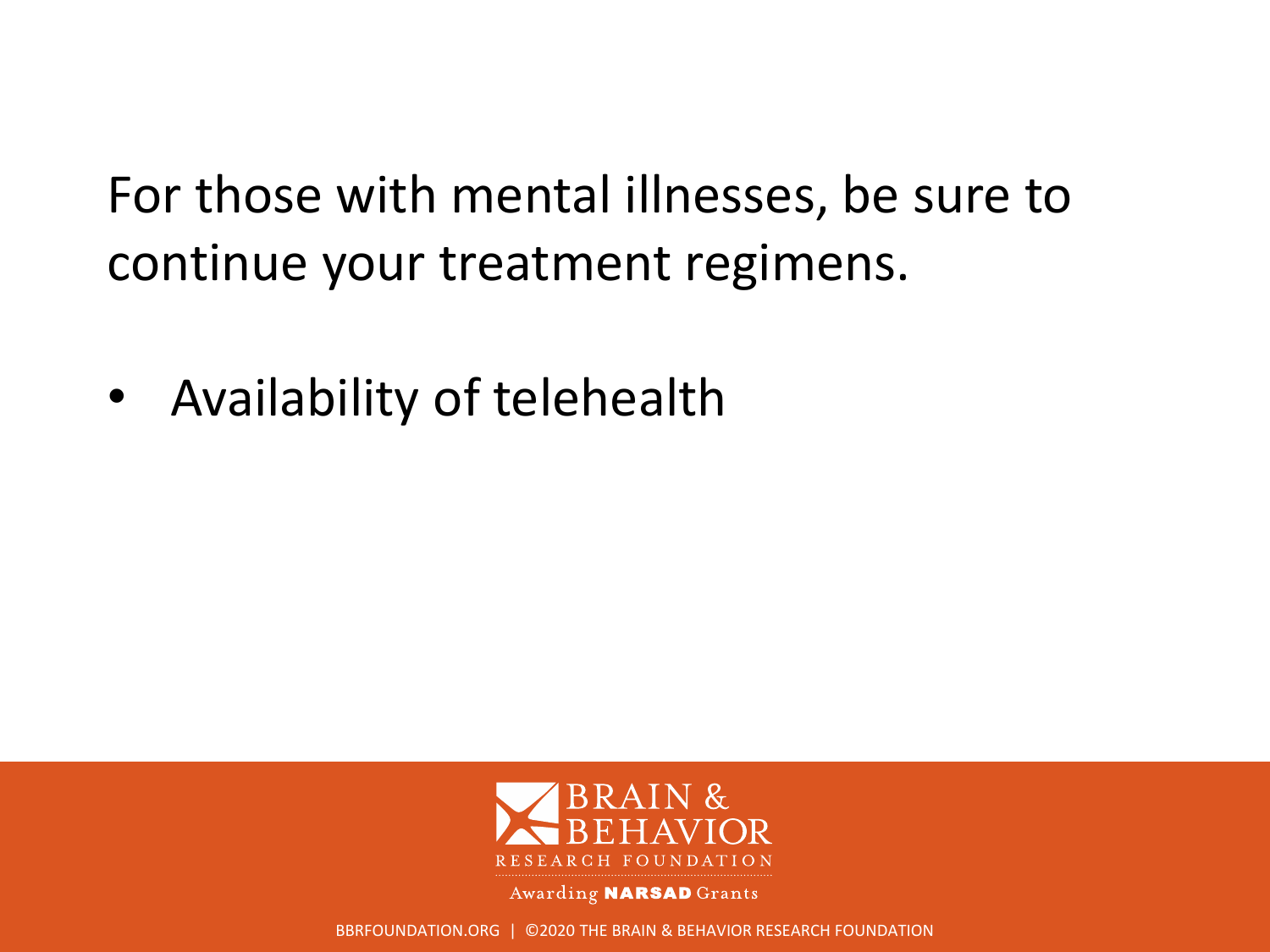# **Sources for Reliable Information**

## Centers for Disease Control and Prevention **[https://www.cdc.gov](https://www.cdc.gov/)**

World Health Organization **<https://www.who.int/en>**

American Psychiatric Association **<https://www.psychiatry.org/psychiatrists/covid-19-coronavirus>**



Awarding **NARSAD** Grants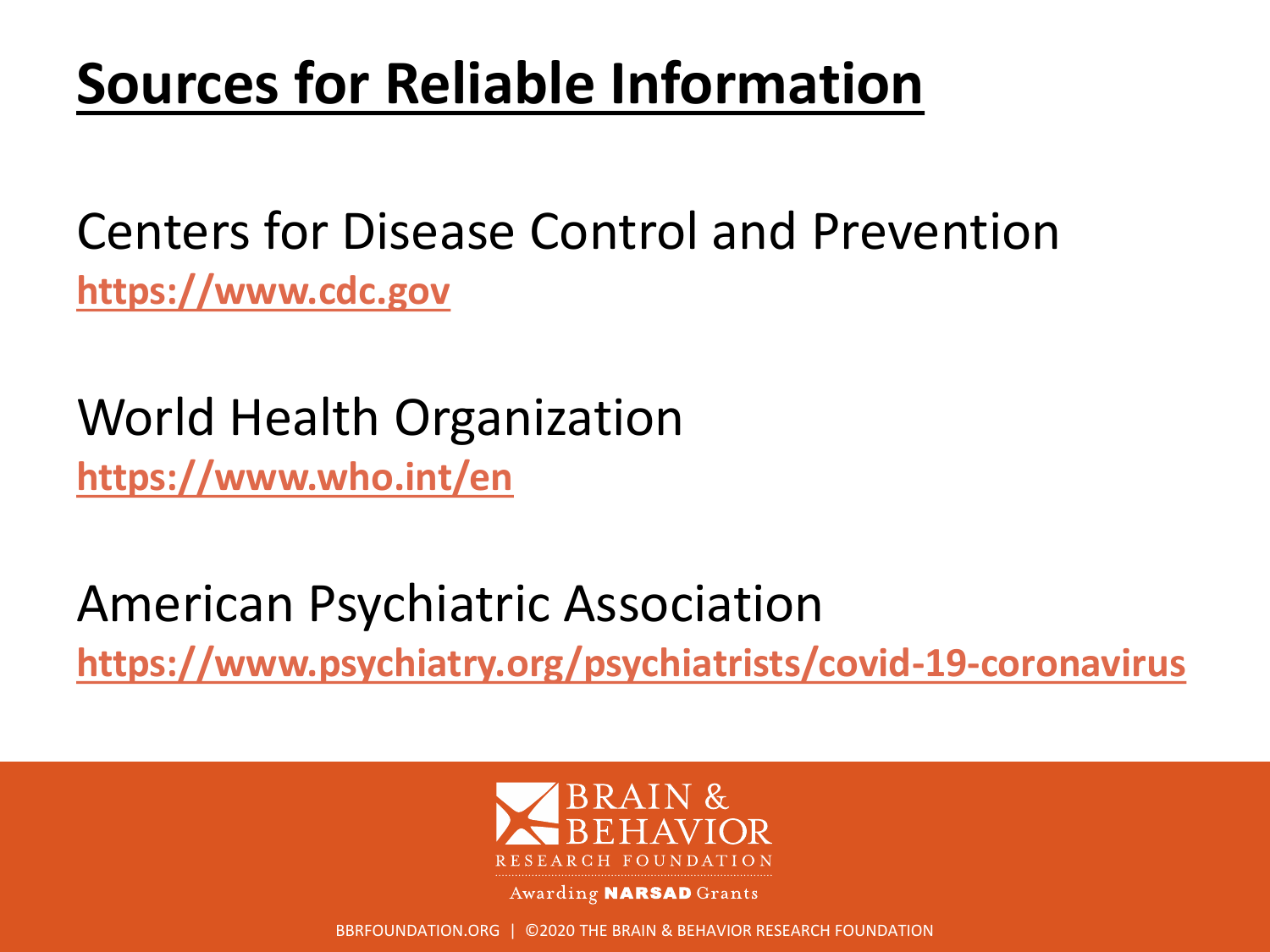# **BBRF Resources:**

### Brain & Behavior Magazine

<https://www.bbrfoundation.org/brain-behavior-magazine>

*Healthy Minds* <https://www.bbrfoundation.org/healthy-minds-tv>





Early Intervention:<br>Diagnosing and Treating ADHD **Brain&Behavior** 



e Newin & Behavior Research Foundation



<https://www.bbrfoundation.org/>



Awarding **NARSAD** Grants